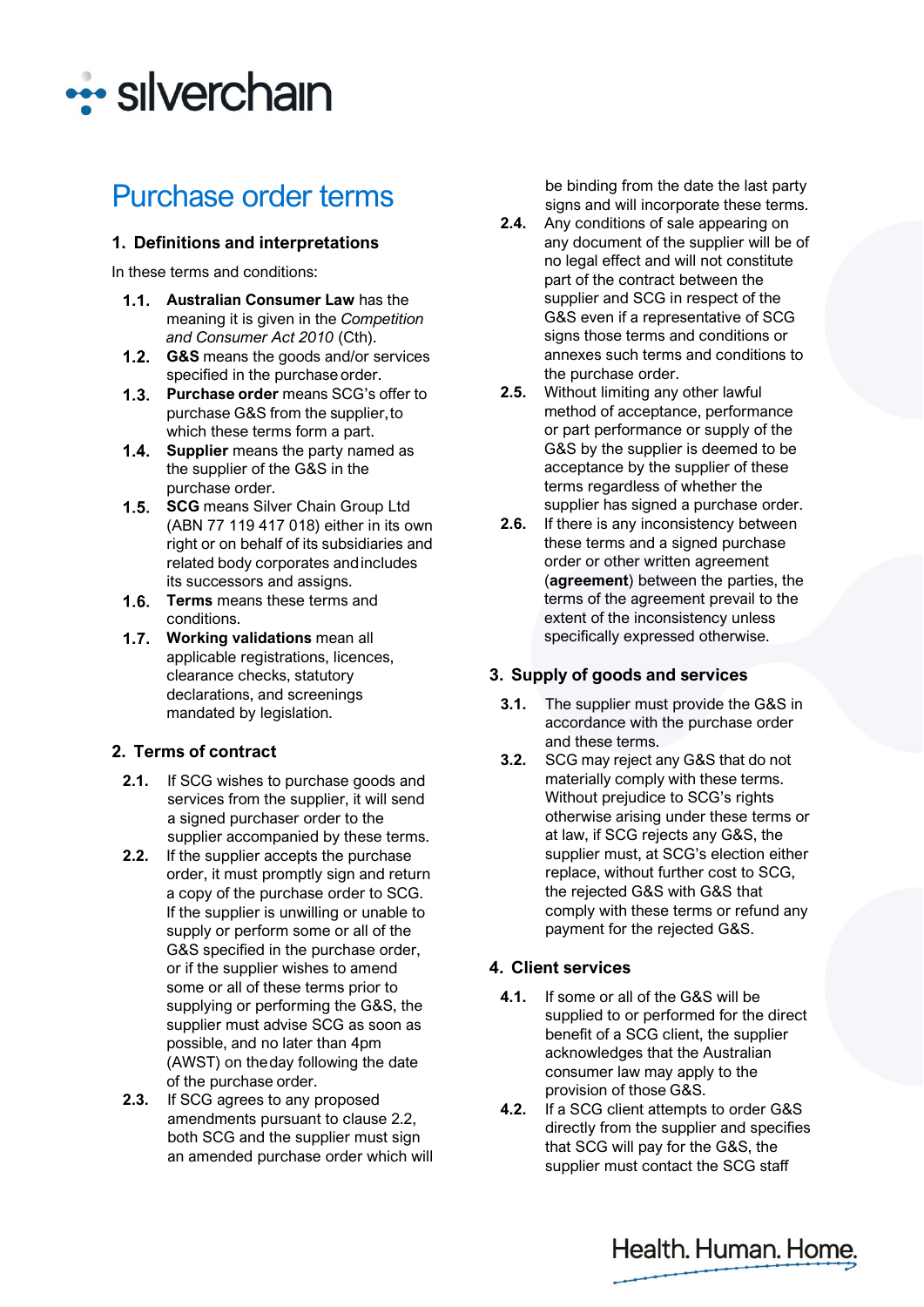

member named on the purchase order for authority before agreeing to supply the G&S. SCG is not liable to pay the supplier for G&S ordered by a SCG client unless this clause has first been compliedwith and authority given.

## **5. Compliance with laws and policies**

- **5.1.** The supplier must comply with all reasonable and lawful SCG policies communicated by SCG to the supplier and all reasonable and lawful directions given to the supplier by SCG representatives.
- **5.2.** The supplier must comply with all applicable laws and regulations governing the supply of the G&S including laws specifying safe working practices. Suppliers providing on site services may be required to undergo site induction.

## **6. Working validations**

Where the supplier's personnel will enter the home or premises of a SCG client to provide G&S or SCG's premises, the supplier must ensure that all of its workers providing G&S pursuant to the purchase order have:

- **6.1.** All applicable working validations including a police clearance check that is dated not more than 3 years before the last day on which the worker is to provide the G&S; and does not record that the person has been convicted of murder or sexual assault, convicted of, and sentenced to imprisonment for any other form of assault or convictedfor theft, fraud or dishonesty; and
- **6.2.** Provided proof of receiving the required Australian government approved COVID-19 vaccine (or a valid medical exemption), and continue to satisfy and promptly comply with any SCG policy with respect to COVID-19 vaccination and any vaccination mandate or requirements stipulated by any government authority or body with respect to COVID-19, and provide

evidence to SCG of such compliance promptly upon request.

## **7. Warranties**

The supplier warrants that:

- **7.1.** The G&S will be provided in a professional manner, be fit for the purpose for which G&S of the same kind are commonly supplied, meet applicable Australian Standards, be performed with skill and care, be in conformity with industry, legislative and regulatory standards (including but not limited to the Aged Care Quality Standards) and instructions provided by SCG (or if applicable, a SCG client) and be of a high quality and workmanship.
- **7.2.** Any goods supplied come with clear title and a right to undisturbed possession and (except consumables) will have spare parts and repairs available for a reasonable amount of time after purchase.
- **7.3.** There are no restrictions which prevent it supplying the G&S and it will not infringe the intellectual property rights of any party by supplying the G&S.
- **7.4.** Its personnel are registered, licensed, qualified and appropriately trainedto supply the G&S, understand and are aware of occupational health andsafety laws (**OH&S laws**) and agree to that its personnel will, at all times, comply with the OH&S laws, while engaged by SCG.

## **8. Indemnities**

- **8.1.** Except to the extent caused or contributed to by SCG, the supplier indemnifiesSCG against all direct loss, damage, expense, legal costs and claims arising out of:
- **8.2.** Any fault with the G&S caused, or contributed to, by the supplier;
- **8.3.** Any negligent or unlawful act of the supplier or its directors, officers, agents, delegates, suppliers or employees in any way relating to the purchase order;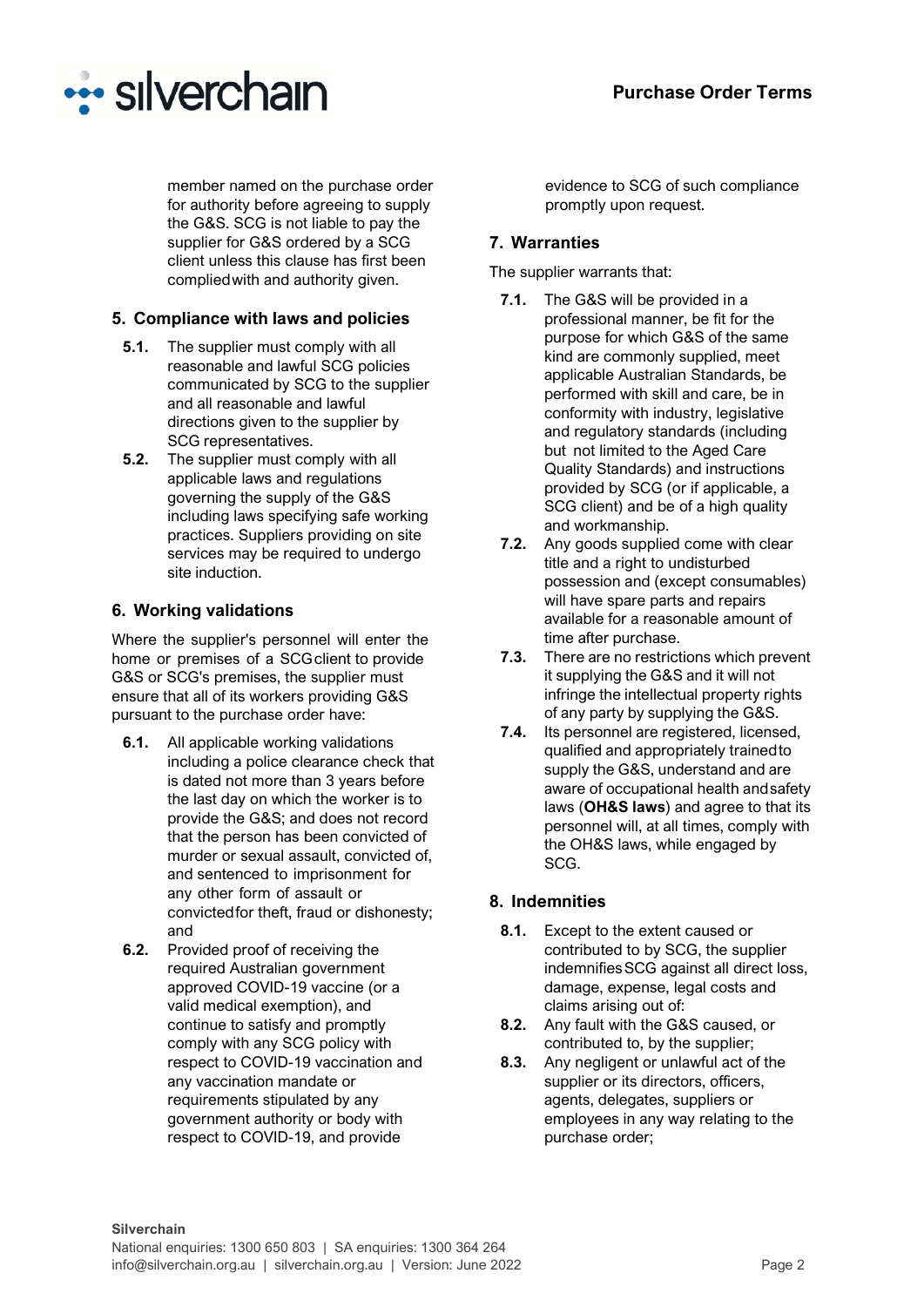

- **8.4.** Any action or claim for alleged infringement of any intellectual property rights related to the G&S;
- **8.5.** Any misuse or unauthorised disclosure of personal information arising under the *Privacy Act 1988* (Cth); and
- **8.6.** Any material or persistent breach of these terms. This clause 8 survives termination or expiry of these terms.

## **9. Insurance**

**9.1.** The supplier must at its own cost maintain, and on request provide evidence to SCG of workers compensation insurance (unless the supplier is a sole trader or partnership), public and products liability insurance in the amount of not less than5 million dollars in respect of any one claim and any other policies of insurance in a quantum reasonably required in the circumstances to cover any and all potential claims arising out of, or concerning, the performance of the supplier's obligations under the purchase order.

## **10. Privacy and confidentiality**

- **10.1.** Each party agrees to comply with its obligations under the *Privacy Act 1988*  (Cth) (**act**) and to immediately notify the other party of any use or disclosure of information which might cause the other party to be in breach of the act.
- **10.2.** Any information provided by one party to the other party that the receiving party knows, or ought to know is confidential, or which is otherwise marked as confidential, must not be disclosed by the receiving party to any third party without the providing party's prior written consent.
- **10.3.** This clause 10 survives termination or expiry of these terms.

## **11. Payment and tax**

**11.1.** If GST is imposed on any supply made by the supplier pursuant to the purchase order, the supplier may recover from SCG, an amount equal to the GST payable in respect of that supply.

- **11.2.** The supplier warrants that it has an Australian Business Number and is registered for GST purposes.
- **11.3.** Tax invoices must be sent to [accountspayable@silverchain.org.au](mailto:accountspayable@silverchain.org.au) (unless otherwise advised in writing) within 30 days of the last date on which the G&S are delivered or performed. Tax invoices must specify the G&S supplied, the SCG entity to whom the G&S were supplied, the name of the SCG employee that placed the purchase order and, where applicable, the name and SCG personal identification number of the SCG client the G&S relate to.
- **11.4.** Provided that the supplier has complied with all of the terms, SCG will pay the supplier for the G&S within 30 days of receiving a valid tax invoice that meets the requirements of clause 11.3 above.
- **11.5.** SCG is not liable to pay for any G&S invoiced more than 90 days after the last date on which the G&S were delivered or performed.
- **11.6.** SCG may reduce any payment due to the supplier by any amount that the supplier is liable to pay SCG.

## **12. General**

- **12.1.** SCG may at its own cost conduct random audits of the performance of the supplier's obligations under this agreement to ensure compliance with these terms.
- **12.2.** Either party may terminate the purchase order for convenience by giving the other party 14 days' notice in writing. SCG will only be liable to pay the supplier for G&S delivered pursuant to the purchase order prior to termination.
- **12.3.** Risk and title in goods (free of all encumbrances and interests) pass upondelivery.
- **12.4.** The supplier must comply with any reporting requirements reasonably requested by SCG in relation to the G&S.